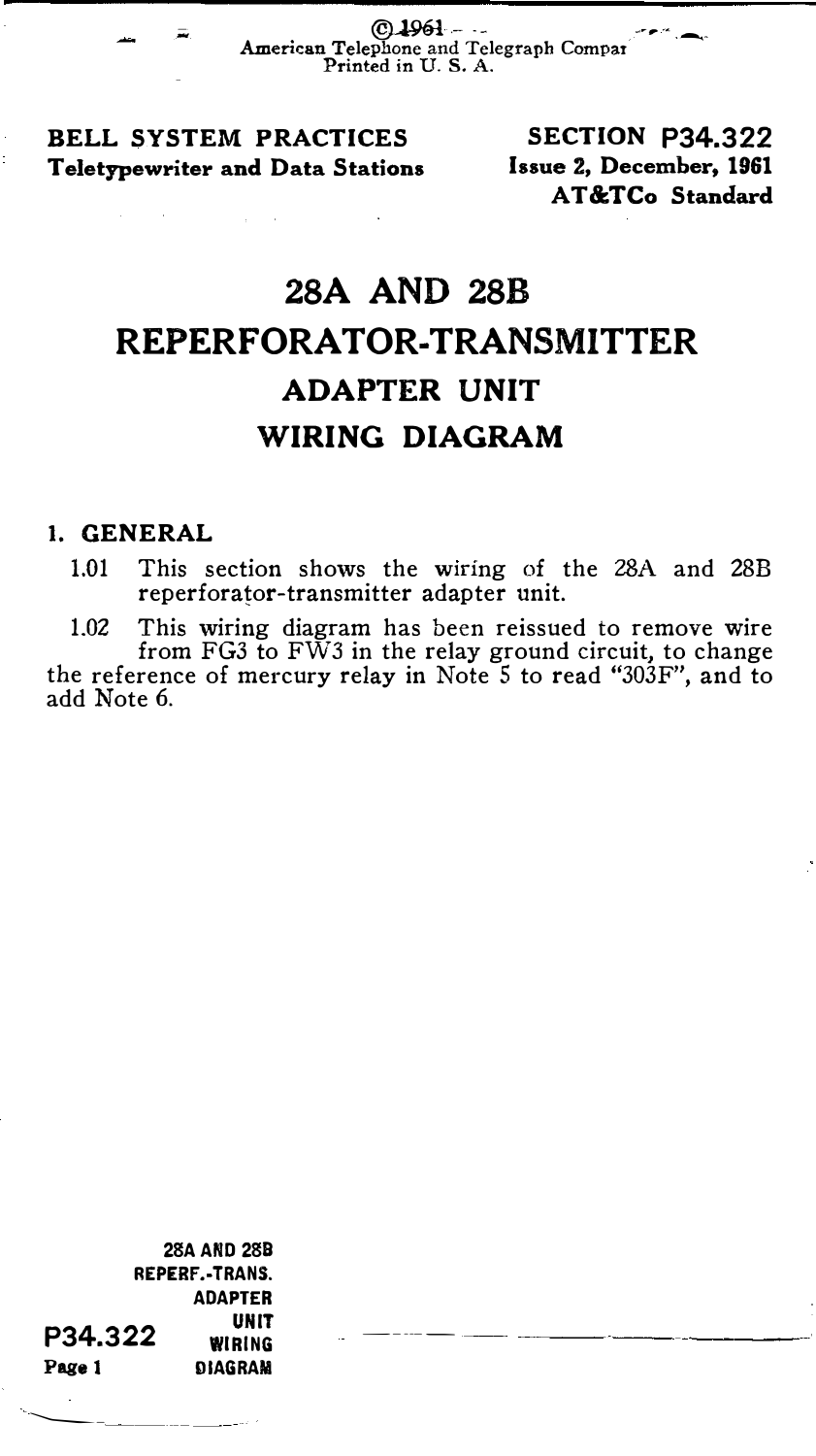

28A and 28B Reperforator-Transmitter Adapter Unit

where  $\mathcal{P}^{(k)}$  is a simple polynomial  $\mathcal{P}^{(k)}$  and  $\mathcal{P}^{(k)}$  is a simple polynomial of